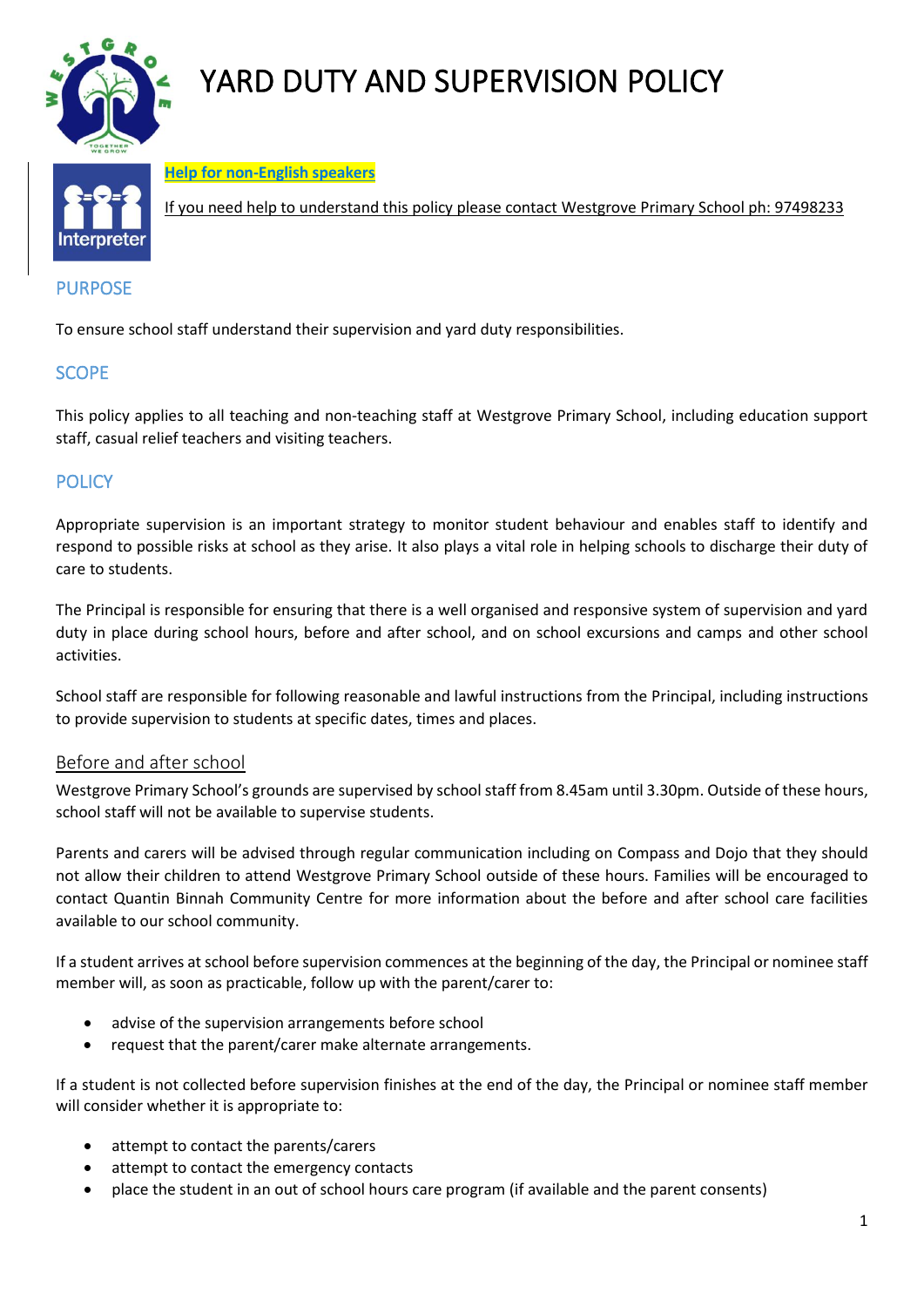• contact Victoria Police and/or Child Protection to arrange for the supervision, care and protection of the student.

#### **Yard duty zones**

The designated yard duty areas for our school

| Area   | Location                                                                           |
|--------|------------------------------------------------------------------------------------|
| Area 1 | Oval around PL room and front of PA1                                               |
| Area 2 | Basketball Court, play equipment, sandpit, back<br>of BER                          |
| Area 3 | Court Yard, Brian Reynold's square, walkways<br>towards QB fence including toilets |
| Area 4 | Covered ramp area, Year 2/3 playground                                             |
| Area 5 | Prep/year 1 playground, sandpit                                                    |



#### **Yard duty equipment**

School staff must:

- wear a provided safety/hi-vis vest whilst on yard duty. Safety/hi-vis vests will be provided to each staff member and CRT.
- carry the yard duty first aid bag at all times during supervision. The yard duty first aid bag will be stored at the office.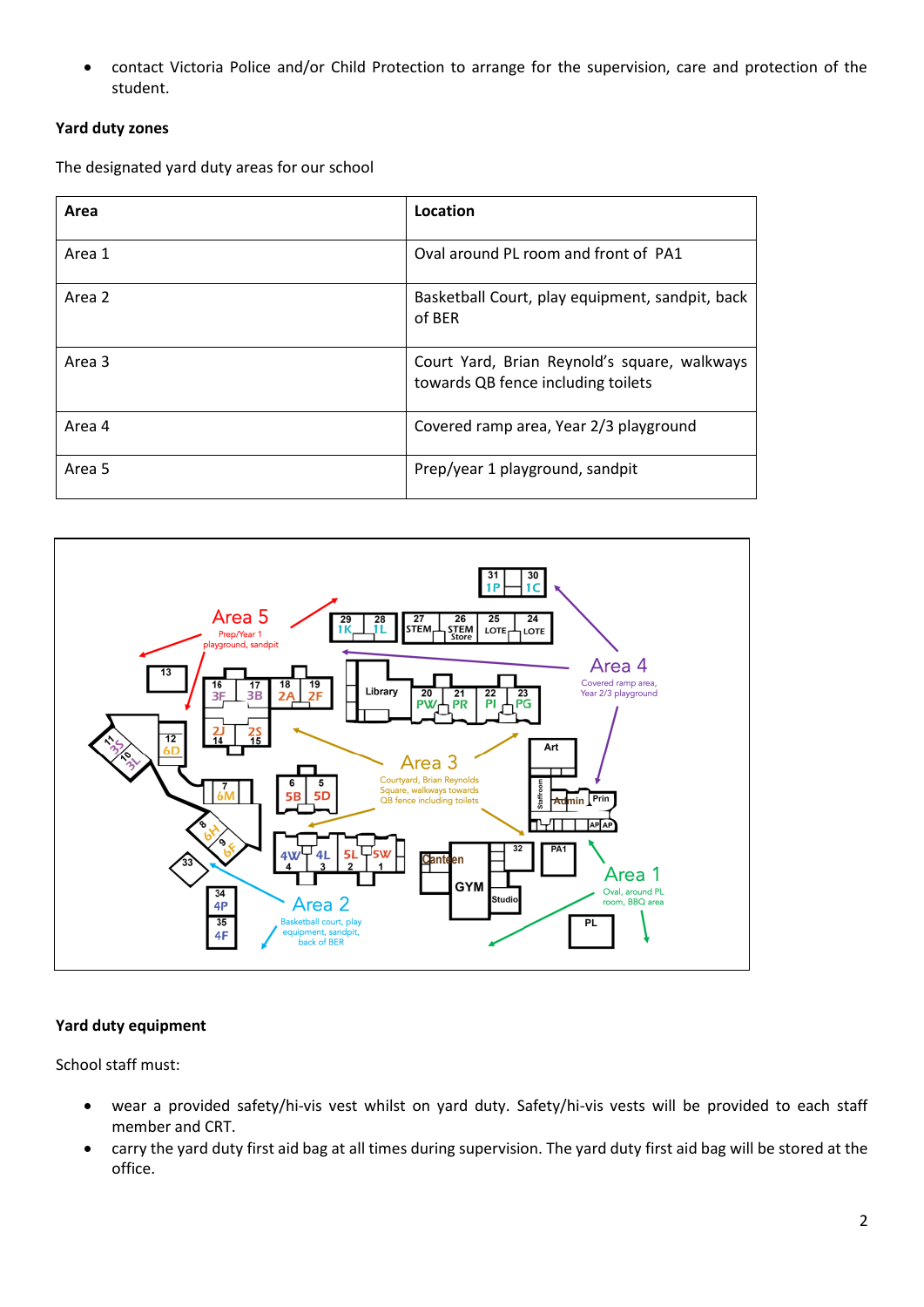• Be familiar with the yard duty information pack containing student health and safety information stored in the yard duty folder.

Yard duty equipment must be returned after the period of supervision or handed to the relieving staff member.

#### **Yard duty responsibilities**

Staff who are rostered for yard duty must remain in the designated area until they are replaced by a relieving staff member.

During yard duty, supervising school staff must:

- methodically move around the designated zone ensuring coverage of all sections of allocated area.
- be alert and vigilant
- intervene immediately if potentially dangerous or inappropriate behaviour is observed in the yard
- enforce behavioural standards and implement appropriate consequences for breaches of safety rules, in accordance with any relevant disciplinary measures set out in the school's Student Engagement policy
- ensure that students who require first aid assistance receive it as soon as practicable
- log any incidents or near misses as appropriate on Compass as soon as possible and notify leadership of issues of a serious nature.

If being relieved of their yard duty shift by another staff member (for example, where the shift is 'split' into 2 consecutive time periods), the staff member must ensure that a brief but adequate verbal 'handover' is given to the relieving staff member in relation to any issues which may have arisen during the first shift.

If the supervising staff member is unable to conduct yard duty at the designated time, they should in the first instance try to swap yard duty with a colleague, if this is not possible a member of the Leadership team should be notified with as much notice as possible prior to the relevant yard duty shift to ensure that alternative arrangements are made.

If the supervising staff member needs to leave yard duty during the allocated time, they should contact the Assistant Principal but should not leave the designated area until the relieving staff member has arrived in the designated area.

If the relieving staff member does not arrive for yard duty, the staff member currently on duty should send a card located in the yard duty bag to the office or Assistant Principal, and not leave the designated area until a relieving staff member has arrived.

Students will be encouraged to speak to the supervising yard duty staff member if they require assistance during recess or lunchtime.

## Classroom

The classroom teacher is responsible for the supervision of all students in their care during class.

If a teacher needs to leave the classroom unattended at any time during a lesson, in the first instance they should first contact their teaching partner in the adjacent room for assistance, then call the office for support. The teacher should then wait until a replacement staff member has arrived at the classroom before leaving.

## School activities, camps and excursions

The Principal and leadership team are responsible for ensuring that students are appropriately supervised during all school activities, camps and excursions, including when external providers are engaged to conduct part or all of the activity. Appropriate supervision will be planned for school activities, camps and excursions on an individual basis, depending on the activities to be undertaken and the level of potential risk involved.